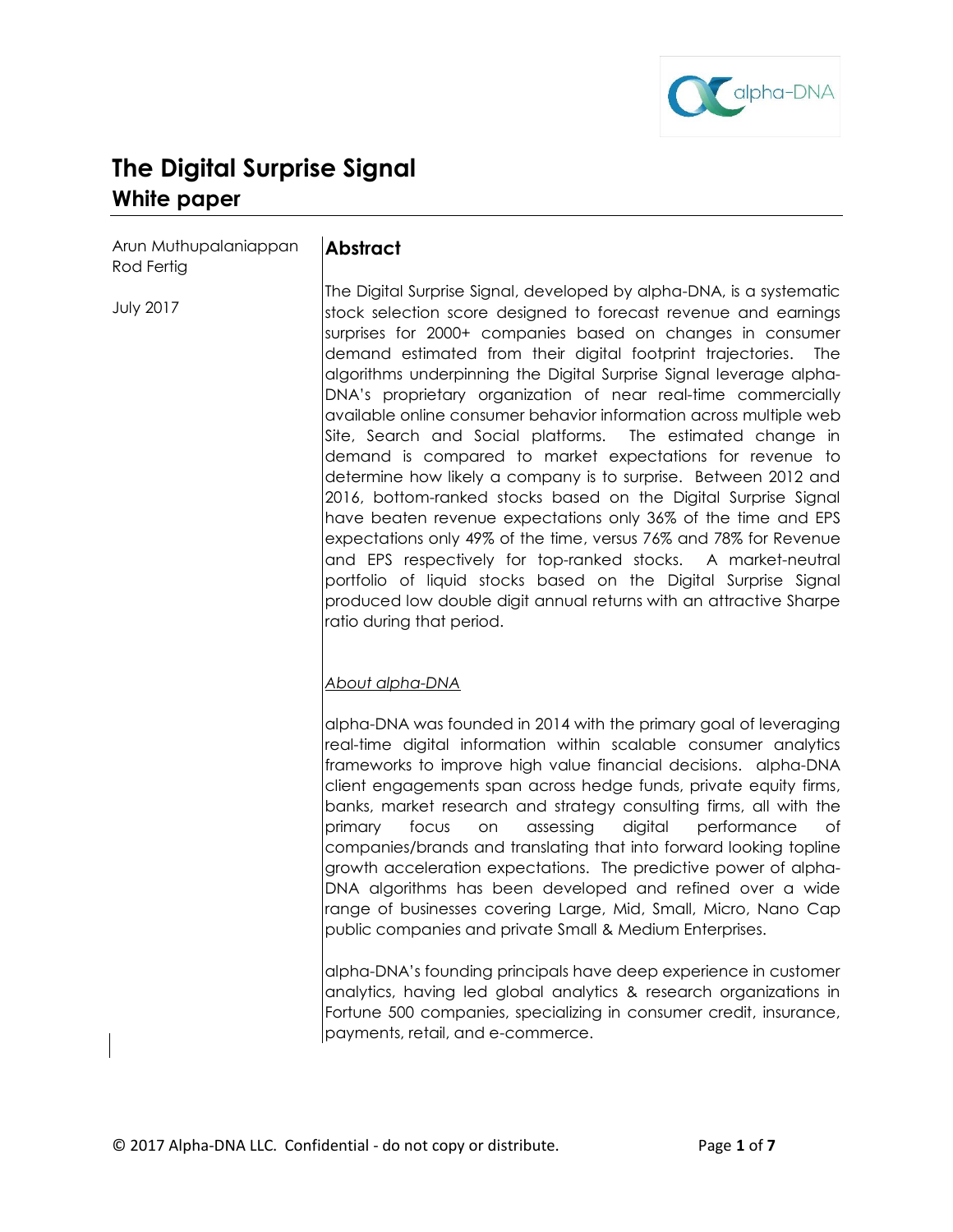

## **Introduction**

The web, by its very nature, creates real-time and comprehensive data about online consumer behavior. Digital behavior is fundamentally correlated with online and offline consumer demand, both in B2C and B2B contexts. Customers not only buy products and services online, but also compare, research, seek support, recommend, and review them, extending the applicability of online behavior into the offline world. Consumer demand is a primary driver of revenue, and sharp changes in consumer demand manifest in a company's revenue performance, but market expectations lack contemporaneous company-specific fundamental data during the course of the fiscal quarter; new fundamental data from digital sources can better "predict the present" and identify trajectory changes.

## **Digital Data**

alpha-DNA collects multiple types of digital performance measures, from multiple commercially and publicly available data sources. The data is broad-based and includes various data types across web site, search and social platforms. Data is sourced from multiple providers for the same type of data to reduce noise, and data sources are continuously re-evaluated and appropriately re-weighted over time. In terms of scale, on a monthly basis alpha-DNA tracks more than 75 billion digital consumer interactions to hone in on change in velocity across businesses.



## **Digital Bureau**

alpha-DNA defines digital identities for over 2000 companies and all of their brands by building, maintaining and updating a proprietary Digital Bureau of companies and brands. Entity definitions for a company and brand need to be updated continuously, often times manually, and cannot be bought off the shelf. Raw digital data is then cleaned and aggregated into time series associated with each digital entity. Furthermore, aggregating all the digital entities of all the brands owned by a company to represent a single Stock Ticker has its own weighting and algorithmic complexities. This unique dataset is a key component of the Digital Signal's value.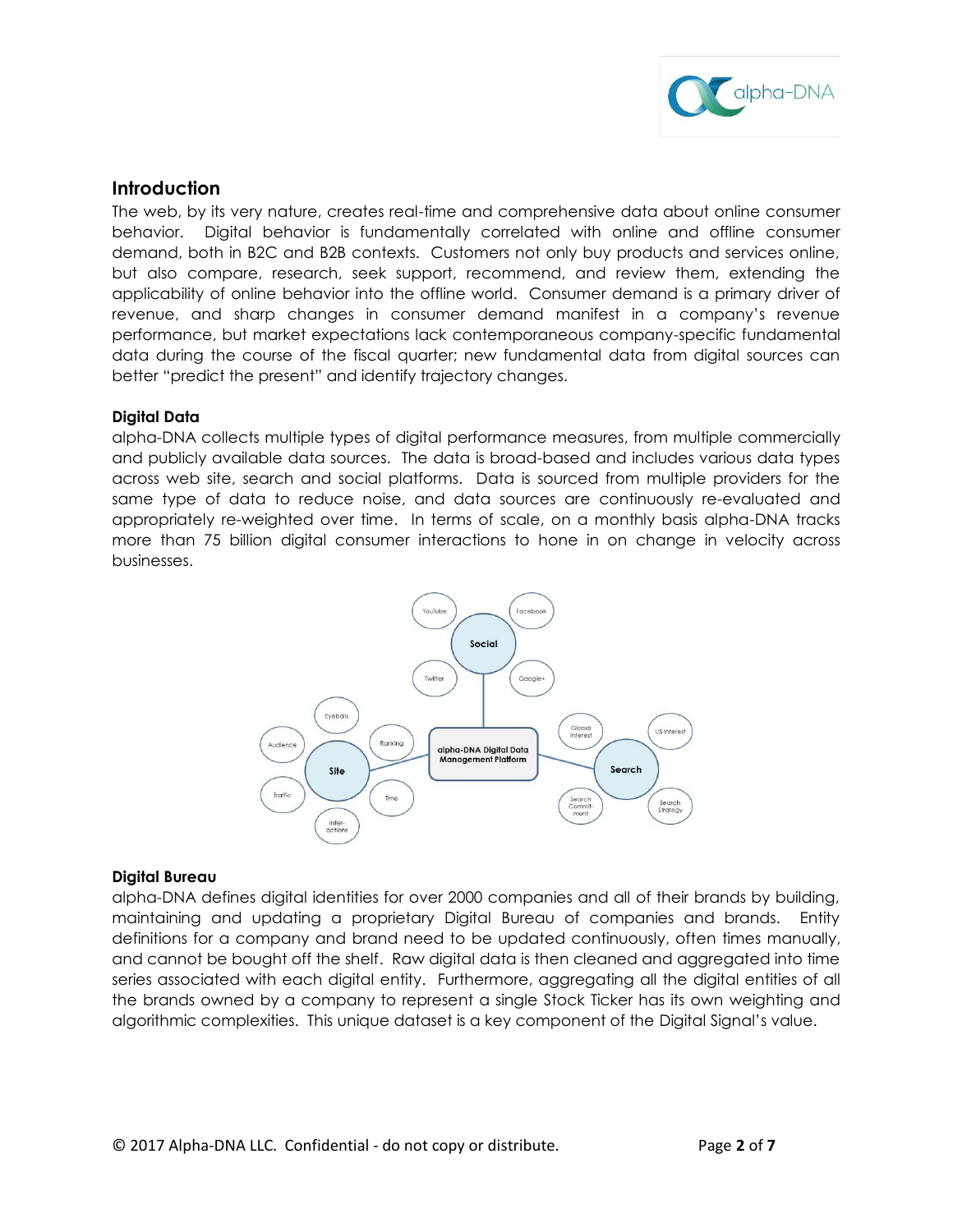



## **Digital Performance**

alpha-DNA has developed a proprietary scoring system to rank the 2000+ companies every month on their overall performance strength across digital platforms (site, search, social) and consumer effectiveness (penetration, engagement, popularity). A "poll of polls" approach is used to combine many different digital dimensions sourced from multiple datasets to create weighted performance scores.



## **Constructing the Surprise Signal**

alpha-DNA algorithms systematically establish empirical relationships between digital demand trajectories and revenue change for each of the 2000+ companies looking back 2 to 3 years in history for each Stock starting in 2011. Two different sets of heuristics are used to measure change in digital momentum for a company and underlying consumer demand:

- 1. Longitudinal time-series relationships between revenue and digital growth, and
- 2. Cross-sectional measures of digital strength for a company relative to its direct competitive peers.

More than 2400 model formulations are considered for each Stock Ticker at any given point time, from where the average of the best alpha-DNA estimates is compared against the sell side analyst consensus to create a proprietary index of a company's likelihood to beat or miss next

© 2017 Alpha-DNA LLC. Confidential - do not copy or distribute. Page **3** of **7**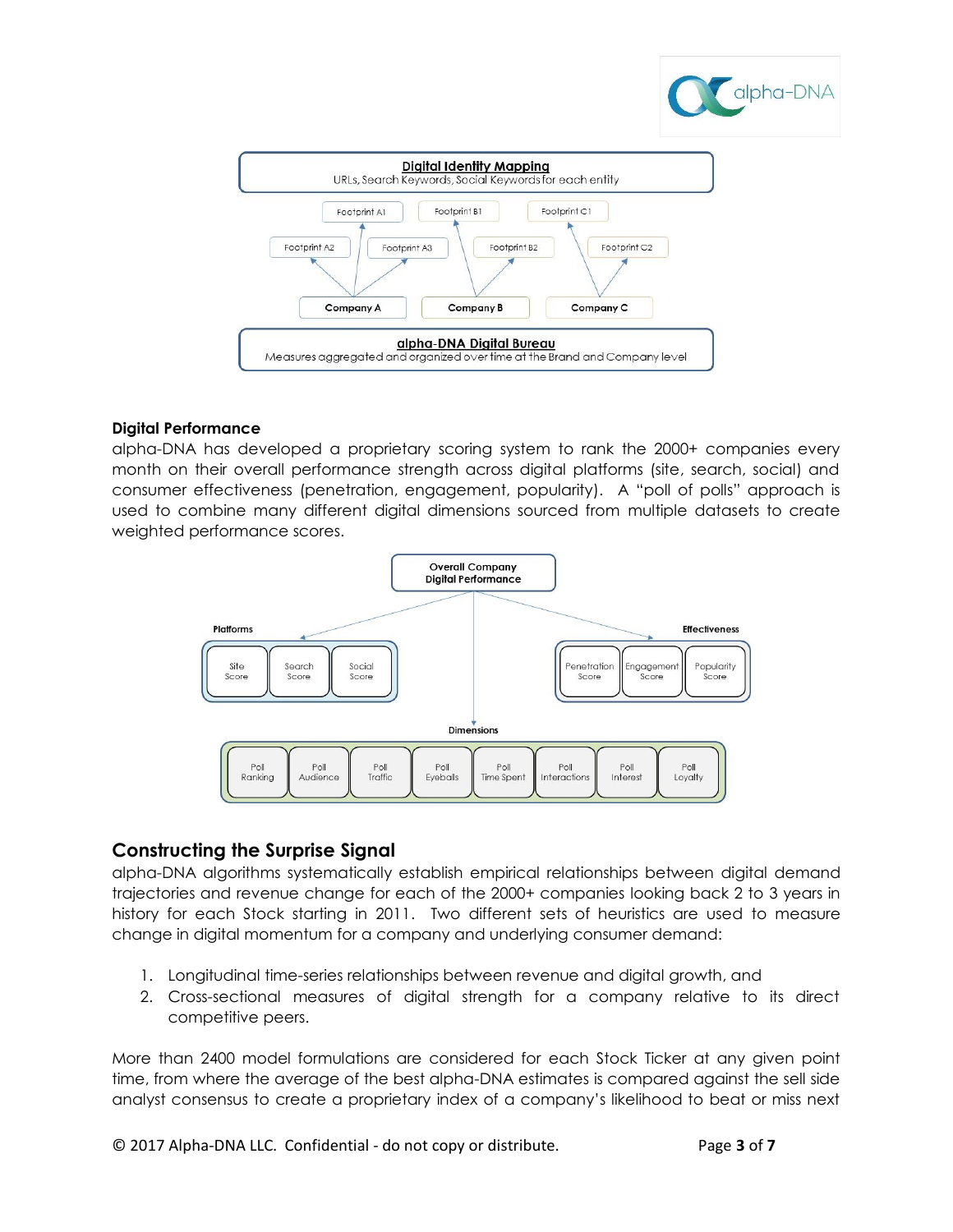

quarter's revenue and EPS expectations. The algorithm seeks concordance across measures created from multiple data types and sources to separate signal from noise and generate confidence in the final assessment of beat or miss.



# Poll of Polls by Company

alpha-DNA's Digital Surprise Signal is rooted in fundamental customer demand analytics, and benefits from a balanced exposure to multiple data sources. This broad-based approach enables institutional investors to unlock value from a very deep data set and delivers a straightforward decision-making tool based on a diversified measure of consumer demand.

There are several challenges to overcome when building such a Digital Surprise Signal. Digital behavior continues to evolve over time – the last 15 years have seen dramatic shifts in web surfing, intelligent search, consumer reviews, blogs, and social networks. It is critical that the algorithms be able to adapt seamlessly to the ever-changing types and sources of trackable digital consumer behavior over time. Given no single source represents a pure measure of consumer demand in today's exploding landscape of digital content, the Digital Surprise Signal takes into account measures of similar types behavior from multiple datasets.

The Digital Surprise Signal went live in the second quarter of 2014, with signal delivery to live clients beginning in September 2014.

## *Investible universe*

In order to ensure that our results were not driven by illiquid stocks, when performing our research, we restricted our universe to stocks with a minimum USD market cap of \$100mm, minimum median trading volume of \$1mm over the prior month, and a minimum nominal price of \$4. These values were based on as-was, unadjusted data available at the time.

The result is a universe of approximately 2,000 U.S. names, encompassing both B2B and B2C companies but excluding financials. The total number in the universe will fluctuate slightly over time as a result of overall market liquidity and analyst coverage.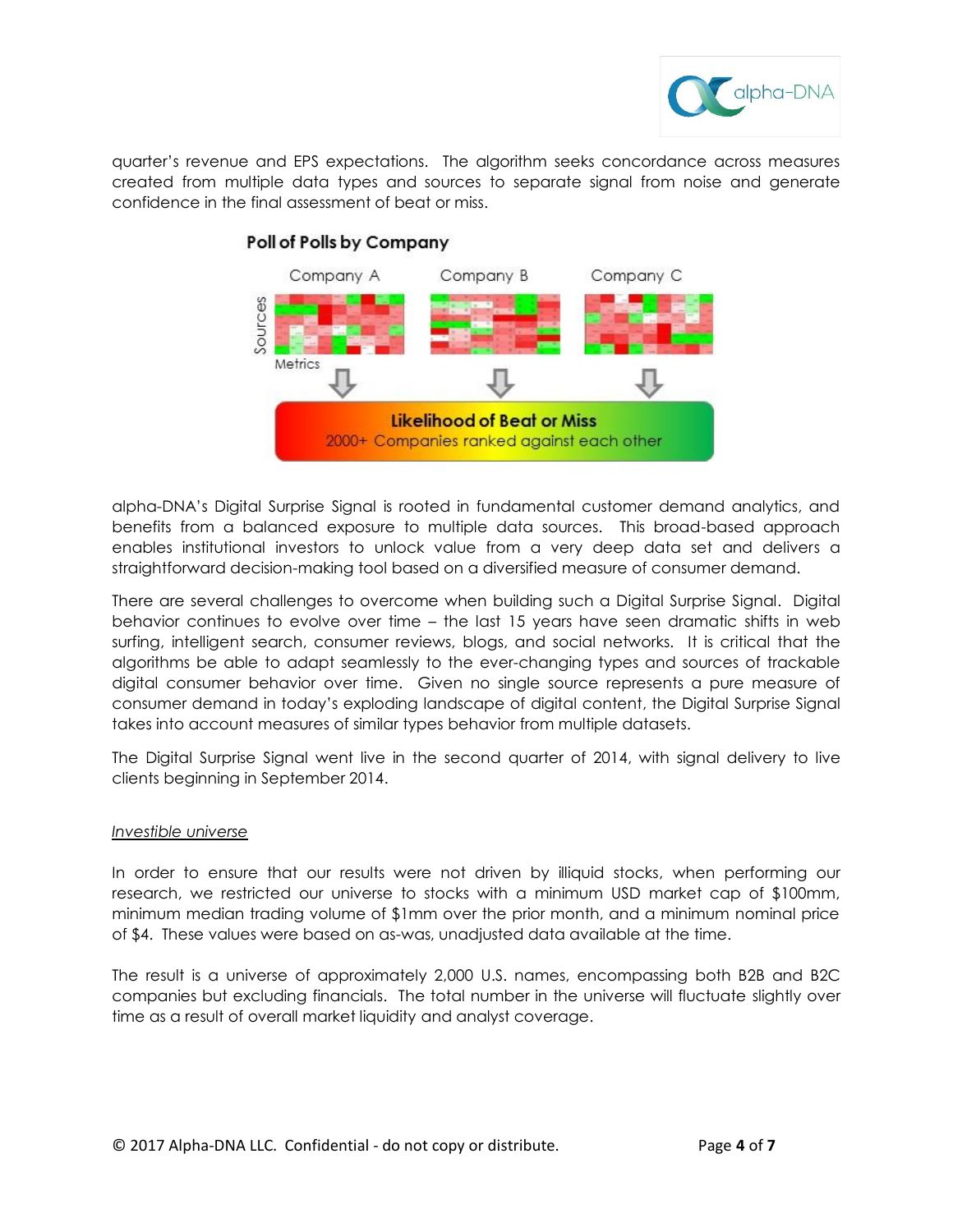

# **Surprise prediction – Historical performance**

The Digital Surprise Signal correctly predicts both the likelihood of a revenue beat and the magnitude of revenue surprises. The bottom 5% of stocks as ranked by the Digital Surprise Signal beat consensus revenue estimates only 35.6% of the time, whereas the top 5% beat consensus estimates 75.8% of the time, with the likelihoods being largely monotonic for the intervening bins:





Corresponding to the Revenue Beat, the Digital Surprise Signal correctly predicts both the likelihood of an EPS beat and the magnitude of EPS surprises. The bottom 5% of stocks as ranked by the Digital Surprise Signal beat consensus revenue estimates only 49.0% of the time, whereas the top 5% beat consensus estimates 77.8% of the time, with the likelihoods being largely monotonic for the intervening bins:





(The median magnitude by which stocks beat their consensus EPS estimate)

© 2017 Alpha-DNA LLC. Confidential - do not copy or distribute. Page **5** of **7**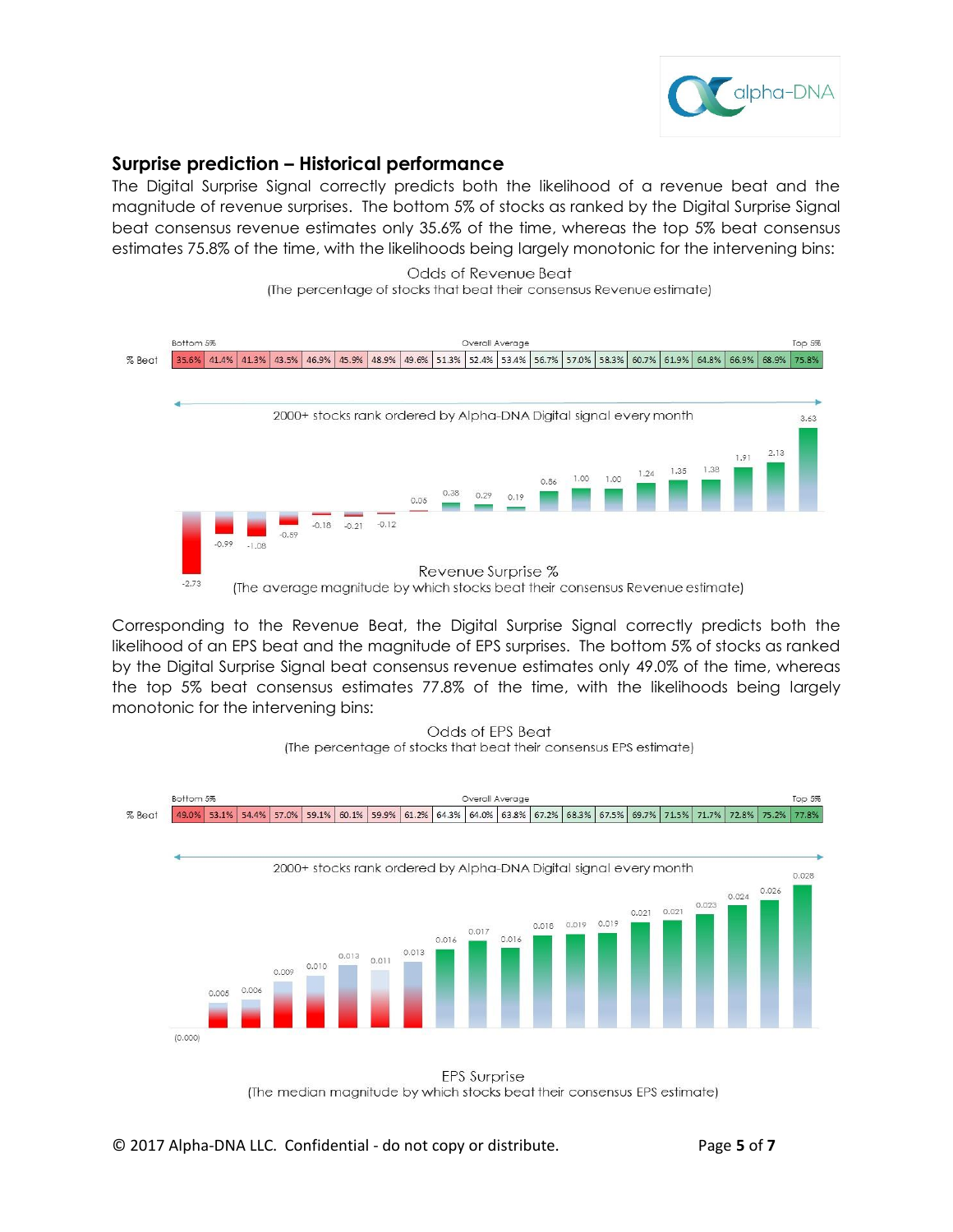

## **Live trading performance**

Our Live Trading results provide insight in to the research's ability to find revenue trends that are not easily identified by the broader market. The results below show the Revenue and EPS Surprise percentages for the actual bullish trades placed by our investment partner in the Equity investment strategies from Inception in October 2014 to June 30, 2017. The results show that our bullish investments consistently surprised to the upside against both Revenue and EPS Forecasts. In addition, the surprise results have strengthened every year as we have expanded and improved our digital analysis capabilities.



Earnings comparisons presented reflect every actual realized and unique bullish trade in the Equity strategies deployed by our investment partner using the Alpha DNA research. The two strategies are the Internet Advantage Strategy (IAS) Best Equity Picks and the Internet Advantage Strategy Equity Long/Short. A unique trade is every realized trade (ie, open and closed) from October 2014 to June 2017 that is unique based on combination of stock symbol, open date, and close date. The data presented is only included in the summary if the stock position was held the day prior to and day of earnings. The data source for EPS and Revenue forecasts is FactSet.